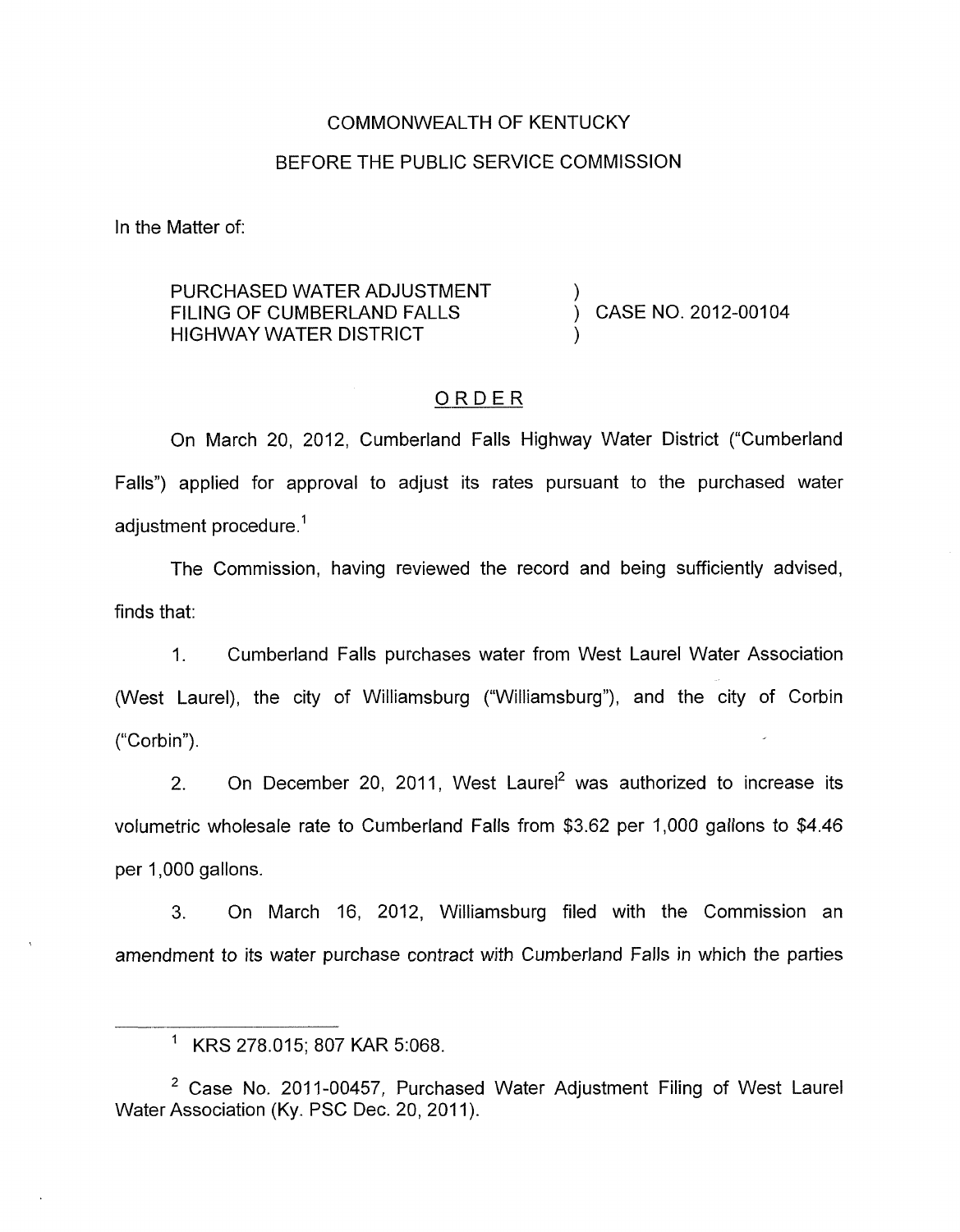agreed to an increase in the volumetric rate from \$2.20 per 1,000 gallons to \$2.50 per 1,000 gallons. This amendment became effective upon its filing with the Commission.

4. Cumberland Falls proposes a purchased water adjustment factor of \$0.28 per 1,000 gallons to be applied to its rates.

5. On March 22, 2012, Cumberland Falls increased its rates for water service by \$0.28 per 1,000 gallons. This increase is commensurate with the increase in its supplier's wholesale rate.

6. During the 12 months ending December 31, 2011, Cumberland Falls purchased 32,777,700 gallons of water from West Laurel, 59,175,000 gallons of water from Williamsburg, and 161,895,000 gallons of water from Corbin. It sold 163,024,100 gallons of water.

7. The purchased water adjustment factor of \$0.28 per 1,000 gallons is fair, just, and reasonable and should be approved.

8. The rates set forth in Appendix B to this Order are fair, just, and reasonable and should be approved for water service that Cumberland Falls renders on and after March 22,2012.

IT IS THEREFORE ORDERED that:

1. Cumberland Falls' proposed rates are approved.

2. The purchased water adjustment factor of \$0.28 per 1,000 gallons as calculated in Appendix A is approved.

3. March 22, 2012. The rates in Appendix B are approved for service rendered on or after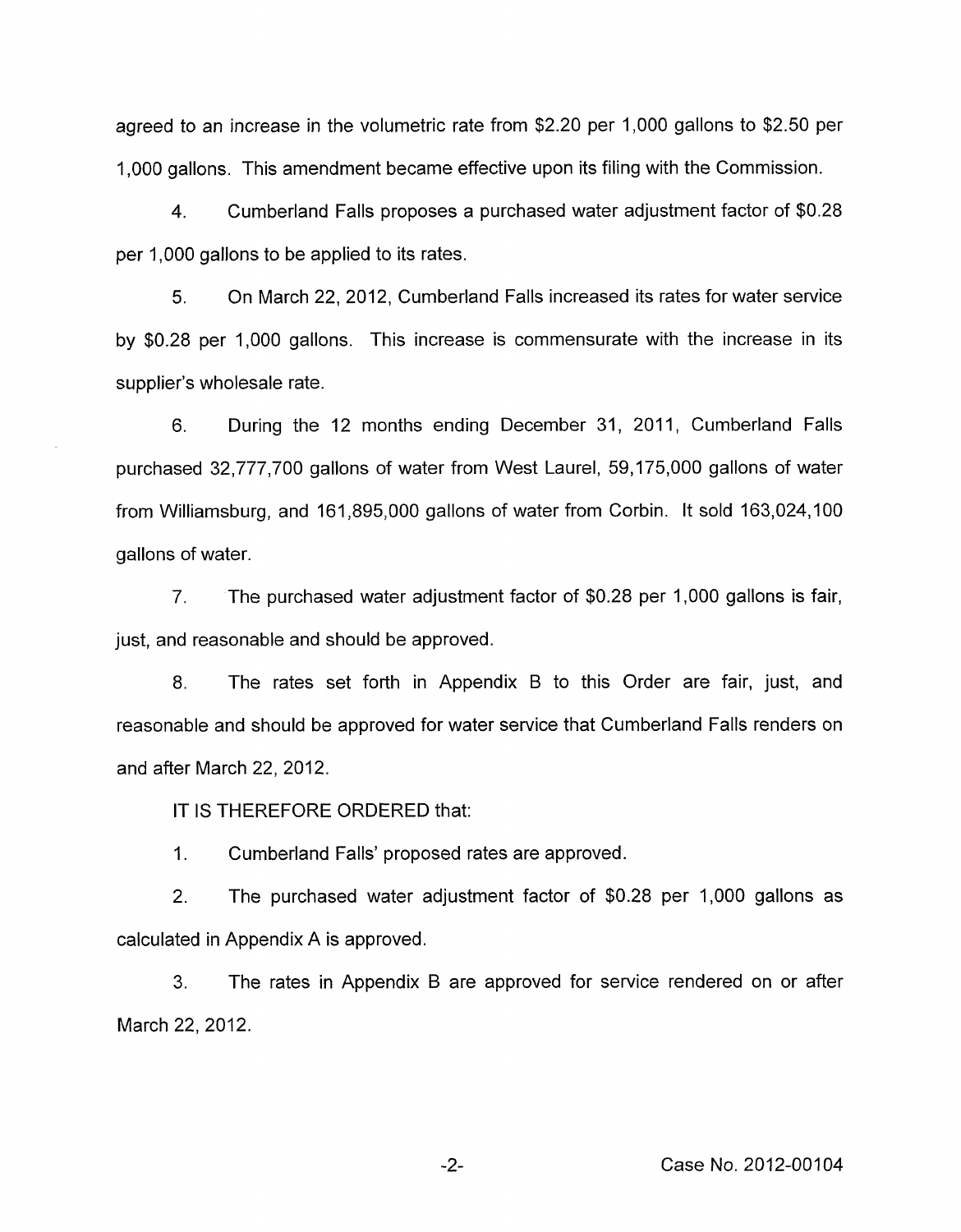Cumberland Falls' proposed tariff sheet filed with the application is  $4.$ approved.

By the Commission



ATTEST:  $\ell$ Director  $E$ 

Case No. 2012-00104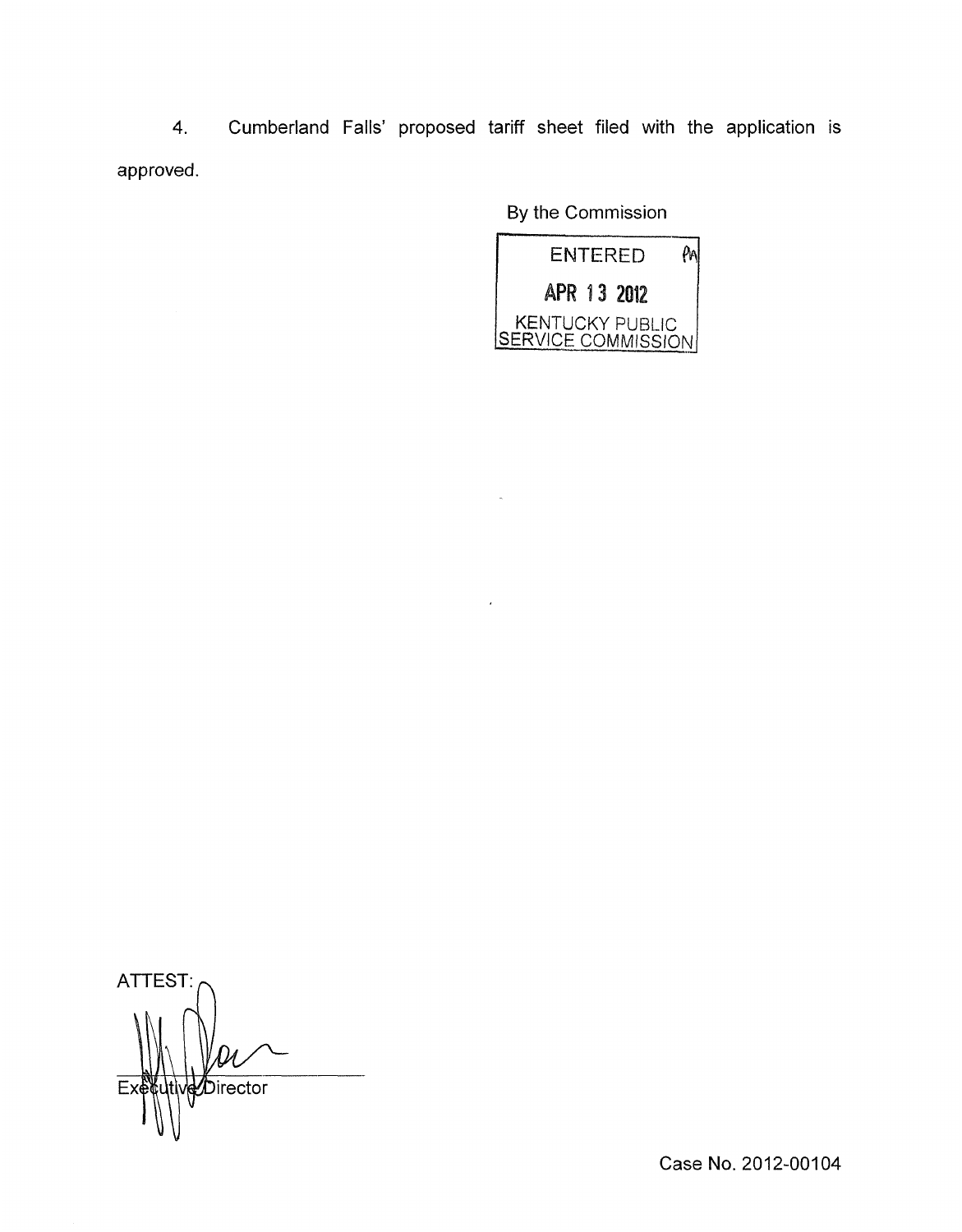## APPENDIX A

# APPENDIX TO AN ORDER OF THE KENTUCKY PUBLIC SERVICE COMMISSION IN CASE NO. 2012-00104 DATED APR 1 3 2012

|                        | <b>New Rate</b>  | <b>Base Rate</b> |
|------------------------|------------------|------------------|
| West Laurel WA         |                  |                  |
| Purchases in gallons   | 32,777,700       | 32,777,700       |
| Volumetric rate        | \$4.46 /1,000    | \$3.62/1,000     |
|                        | \$146,188.54     | \$118,655.27     |
| Williamsburg           |                  |                  |
| Purchases in gallons   | 59,175,000       | 59,175,000       |
| Volumetric rate        | \$2.50 /1,000    | \$2.20/1,000     |
|                        | \$147,937.50     | \$130,185.00     |
| Corbin                 |                  |                  |
| Purchases in gallons   | 161,895,000      | 161,895,000      |
| <b>Volumetric rate</b> | <b>NO CHANGE</b> | <b>NO CHANGE</b> |
| Increased water cost   |                  | \$45,285.77      |
|                        |                  |                  |
|                        |                  |                  |

| Increased water cost              | \$45,285.77                  |
|-----------------------------------|------------------------------|
| Divided by gallons sold           | 163,024,100                  |
| Purchased water adjustment factor | \$0.27778                    |
|                                   | or $$0.28$ per 1,000 gallons |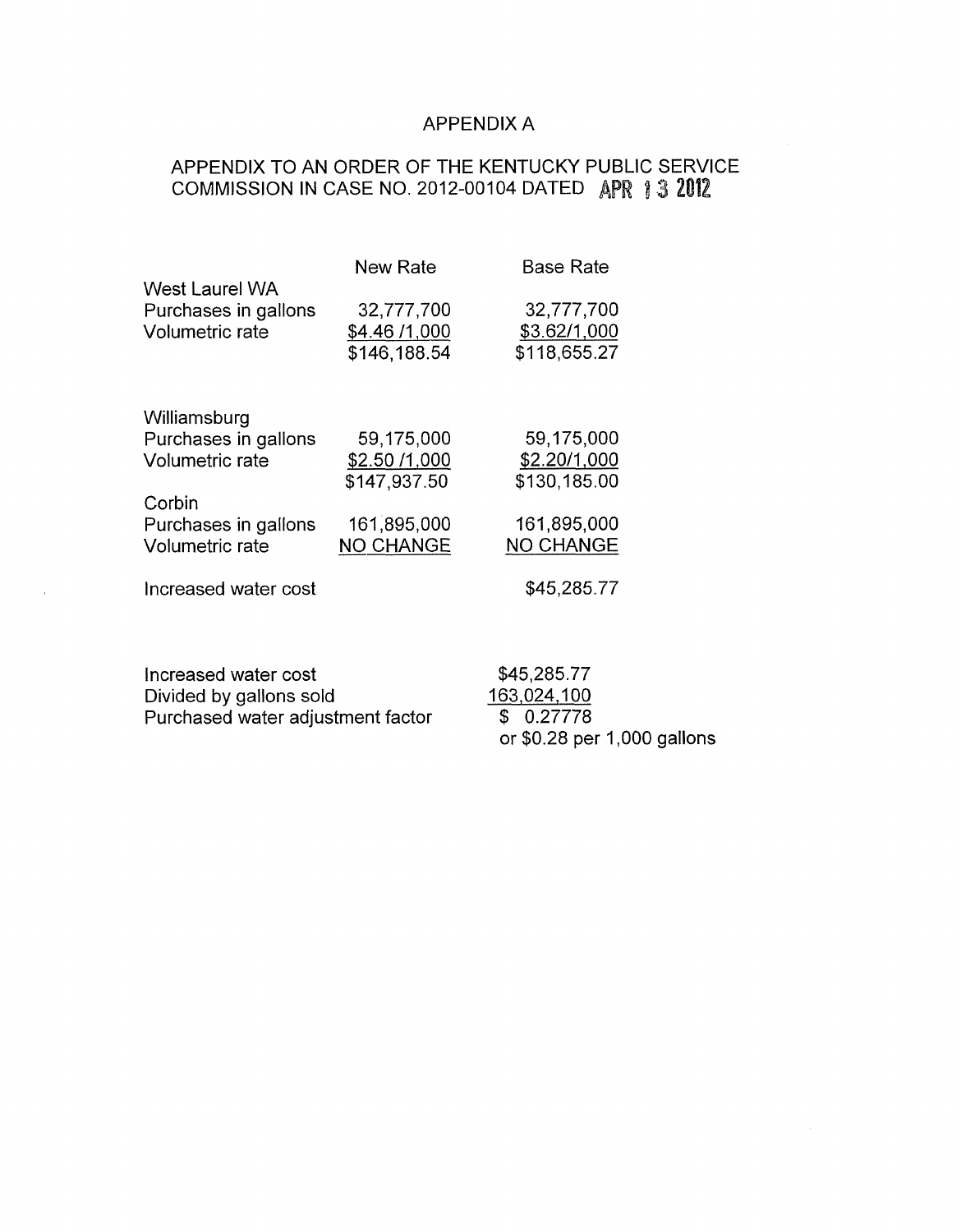### APPENDIX B

# APPENDIX TO AN ORDER OF THE KENTUCKY PUBLIC SERVICE COMMISSION IN CASE NO. 2012-00104 DATED APR 1 3 ZUIZ

The following rates and charges are prescribed for the customers in the area served by Cumberland Falls Highway Water District. All other rates and charges not specifically mentioned herein shall remain the same as those in effect under authority of the Commission prior to the effective date of this Order.

## Monthly Water Rates

| 5/8" x 3/4" Meter |                |               |    |          |                   |
|-------------------|----------------|---------------|----|----------|-------------------|
| First             |                | 1,000 gallons | \$ | 17.36    | Minimum Bill      |
| Over              |                | 1,000 gallons |    | 7.16     | per 1,000 gallons |
|                   |                |               |    |          |                   |
| 1" Meter          |                |               |    |          |                   |
| First             |                | 5,000 gallons | S  | 46.00    | Minimum Bill      |
| Over              |                | 5,000 gallons |    | 7.16     | per 1,000 gallons |
|                   |                |               |    |          |                   |
| 2" Meter          |                |               |    |          |                   |
| First             | 25,000 gallons |               |    | \$189.20 | Minimum Bill      |
| Over              | 25,000 gallons |               |    | 7.16     | per 1,000 gallons |
|                   |                |               |    |          |                   |